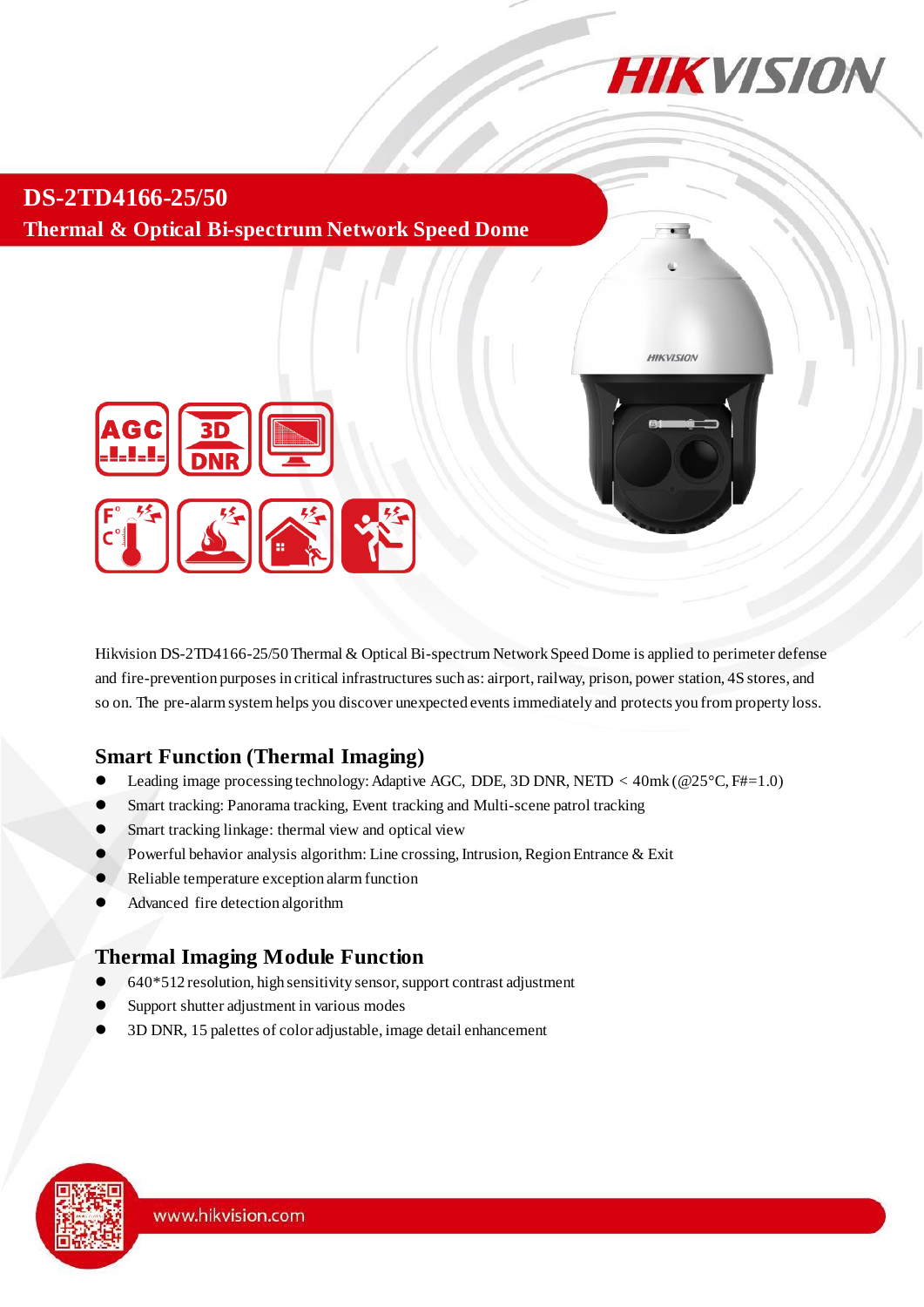

# **Specifications**

|                                  |                                     | <b>Specifications</b>                                                                                                                                         |                                    |  |  |  |  |  |
|----------------------------------|-------------------------------------|---------------------------------------------------------------------------------------------------------------------------------------------------------------|------------------------------------|--|--|--|--|--|
|                                  |                                     | DS-2TD4166-50                                                                                                                                                 |                                    |  |  |  |  |  |
| <b>Model</b><br><b>Parameter</b> |                                     | DS-2TD4166-25<br>Thermal & Optical Bi-spectrum Network Speed Dome                                                                                             |                                    |  |  |  |  |  |
|                                  |                                     |                                                                                                                                                               |                                    |  |  |  |  |  |
|                                  | Image sensor                        | Vanadium Oxide Uncooled Focal Plane Arrays                                                                                                                    |                                    |  |  |  |  |  |
|                                  | Max. Resolution<br>Detector Pitch   | $640 \times 512$                                                                                                                                              |                                    |  |  |  |  |  |
|                                  | Response                            | $17 \mu m$                                                                                                                                                    |                                    |  |  |  |  |  |
|                                  | waveband                            | $8\mu m$ to $14\mu m$                                                                                                                                         |                                    |  |  |  |  |  |
| <b>Thermal</b>                   | <b>NETD</b>                         | <40mk (@25°C,F#=1.0)                                                                                                                                          |                                    |  |  |  |  |  |
| module                           | Lens (focal length)                 | 25 <sub>mm</sub>                                                                                                                                              | 50 <sub>mm</sub>                   |  |  |  |  |  |
|                                  | <b>MRAD</b>                         | 0.68                                                                                                                                                          | 0.34                               |  |  |  |  |  |
|                                  | Field of View                       | $24.55^{\circ} \times 19.75^{\circ}$                                                                                                                          | 12.42 $^{\circ}$ x 9.95 $^{\circ}$ |  |  |  |  |  |
|                                  | Min.<br>Focusing<br><b>Distance</b> | 2 <sub>m</sub>                                                                                                                                                | $7.5 \text{ m}$                    |  |  |  |  |  |
|                                  | F number                            | 1.0                                                                                                                                                           |                                    |  |  |  |  |  |
|                                  | Image Sensor                        | 1/1.9" Progressive Scan CMOS                                                                                                                                  |                                    |  |  |  |  |  |
|                                  | Min. Illumination                   | Color: $0.002$ lux @ (F1.5, AGC On)<br>$B/W : 0.0002$ lux @ (F1.5, AGC On)                                                                                    |                                    |  |  |  |  |  |
|                                  | Focal Length                        | 5.7-205.2mm, 36x                                                                                                                                              |                                    |  |  |  |  |  |
|                                  | Digital Zoom                        | 16X                                                                                                                                                           |                                    |  |  |  |  |  |
|                                  | Field of View                       | $58.7^{\circ}$ - 2.0 $^{\circ}$ (Wide-Tele)                                                                                                                   |                                    |  |  |  |  |  |
|                                  | Min.<br>Working<br>Distance         | 10-1500mm (Wide-Tele)                                                                                                                                         |                                    |  |  |  |  |  |
| Optical                          | Aperture Range                      | F1.5-F4.5                                                                                                                                                     |                                    |  |  |  |  |  |
|                                  | Focus Mode                          | Auto / Semiautomatic / Manual                                                                                                                                 |                                    |  |  |  |  |  |
| camera                           | <b>WDR</b>                          | 120dB                                                                                                                                                         |                                    |  |  |  |  |  |
|                                  | <b>Shutter Time</b>                 | PAL: 1-1/30,000s / NTSC: 1-1/30,000s                                                                                                                          |                                    |  |  |  |  |  |
|                                  | White Balance                       | Auto/Manual/ATW/Indoor/Outdoor/Daylight lamp/Sodium lamp                                                                                                      |                                    |  |  |  |  |  |
|                                  | Day & Night                         | <b>IR</b> Cut Filter                                                                                                                                          |                                    |  |  |  |  |  |
|                                  | Privacy Mask                        | 24 privacy masks programmable; optional multiple colors and mosaics                                                                                           |                                    |  |  |  |  |  |
|                                  | <b>Optical Defog</b>                | Yes                                                                                                                                                           |                                    |  |  |  |  |  |
|                                  | Enhancement                         | 3D DNR                                                                                                                                                        |                                    |  |  |  |  |  |
|                                  | <b>VCA</b>                          | Support 4 VCA rule types (Line Crossing, Intrusion, Region Entrance, and Region Exiting), 10 scenes and 8 VCA                                                 |                                    |  |  |  |  |  |
|                                  | Temperature                         | rules for each scene.<br>Support 3 temperature measurement rule types, over 256 presets as scene, 21 rules of each scene (10 points, 10                       |                                    |  |  |  |  |  |
| Smart                            | Measurement                         | regions, and 1 line)                                                                                                                                          |                                    |  |  |  |  |  |
| function                         | Temperature range                   | -20 °C to 150 °C (-4 °C to 302 °F)                                                                                                                            |                                    |  |  |  |  |  |
|                                  | Temperature<br>accuracy             | $\pm 8$ °C (14.4°F)                                                                                                                                           |                                    |  |  |  |  |  |
|                                  | Fire detection                      | Support 10 fire points                                                                                                                                        |                                    |  |  |  |  |  |
|                                  | Movement Range                      | Pan: $360^{\circ}$ Continuous Rotate; Tilt: From -15° to +90° (auto flip)                                                                                     |                                    |  |  |  |  |  |
|                                  | Pan Speed                           | Configurable, From 0.1% to 160%, Preset Speed: 240%                                                                                                           |                                    |  |  |  |  |  |
|                                  | Tilt Speed                          | Configurable, From $0.1\%$ to $120\%$ , Preset Speed: $200\%$                                                                                                 |                                    |  |  |  |  |  |
|                                  | Proportional Zoom                   | Yes                                                                                                                                                           |                                    |  |  |  |  |  |
|                                  | Presets                             | 300                                                                                                                                                           |                                    |  |  |  |  |  |
| <b>PTZ</b>                       | Patrol Scan                         | 8; Up to 32 Presets Per Patrol                                                                                                                                |                                    |  |  |  |  |  |
|                                  | Pattern Scan                        | 4; More Than 10 Minutes Per Pattern                                                                                                                           |                                    |  |  |  |  |  |
|                                  | Power Off Memory                    | Yes                                                                                                                                                           |                                    |  |  |  |  |  |
|                                  | Park                                | Preset/Pattern Scan/Patrol Scan/Auto Scan/Tilt Scan/Random Scan/Frame Scan/Panorama Scan                                                                      |                                    |  |  |  |  |  |
|                                  | PT Status                           | Turn On/Turn Off                                                                                                                                              |                                    |  |  |  |  |  |
|                                  | Scheduled Task                      | Preset/Pattern Scan/Patrol Scan/Auto Scan/Tilt Scan/Random Scan/Frame Scan/Panorama Scan/Doom                                                                 |                                    |  |  |  |  |  |
|                                  | IR Distance                         | Reboot/Doom Adjust/AuxOutput<br>Up to 200m                                                                                                                    |                                    |  |  |  |  |  |
| <b>Infrared</b>                  | IR Intensity and                    |                                                                                                                                                               |                                    |  |  |  |  |  |
|                                  | Angle                               | Auto Adjust<br>Optical: 50Hz:25fps(1920×1080), 25fps(1280×960), 25fps(1280×720)                                                                               |                                    |  |  |  |  |  |
| <b>Network</b>                   | Main Stream                         | Optical: $60\text{Hz}:\,30\text{fps}(1920\times1080)$ , $30\text{fps}(1280\times960)$ , $30\text{fps}(1280\times720)$<br>Thermal: $50$ fps $(640 \times 512)$ |                                    |  |  |  |  |  |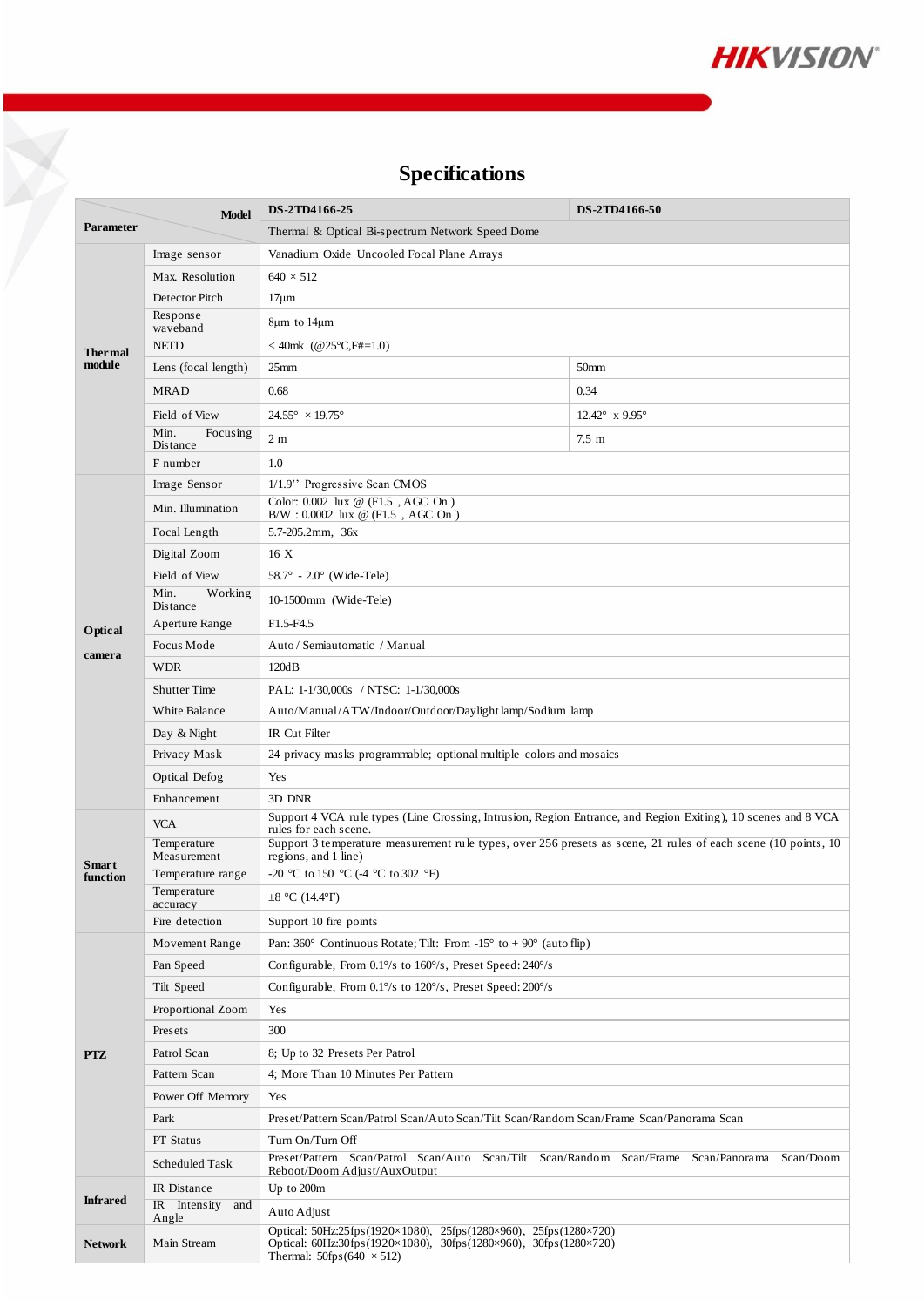

|  |                 | Sub stream                                   | 50Hz:25fps $(704 \times 576)$ , 25fps $(352 \times 288)$ , 25fps $(176 \times 144)$<br>60Hz:30fps (704 $\times$ 480), 30fps (352 $\times$ 240), 30fps (176 $\times$ 120)<br>Thermal: 50fps $(640 \times 512)$ |  |  |  |  |  |
|--|-----------------|----------------------------------------------|---------------------------------------------------------------------------------------------------------------------------------------------------------------------------------------------------------------|--|--|--|--|--|
|  |                 | Video compression                            | H.264 (Baseline/Main/High Profile) /MJPEG/MPEG4                                                                                                                                                               |  |  |  |  |  |
|  |                 | Audio compression                            | G.711u/G.711a/G.722.1/MP2L2/G.726/PCM                                                                                                                                                                         |  |  |  |  |  |
|  |                 | Protocols                                    | IPv4/IPv6,HTTP,HTTPS,802.1x,Qos,FTP,SMTP,UPnP,SNMP,DNS,DDNS,NTP,RTSP,RTCP,RTP,TCP,UDP,IG<br>MP,ICMP,DHCP, PPPoE, Bonjourl                                                                                     |  |  |  |  |  |
|  |                 | Simultaneous live<br>view                    | Up to 20-ch                                                                                                                                                                                                   |  |  |  |  |  |
|  |                 | User/Host level                              | Up to 32 users, 3 levels: Administrator, Operator, User                                                                                                                                                       |  |  |  |  |  |
|  |                 | Security measures                            | User authentication (ID and PW), MAC address binding, HTTPS encryption, IEEE 802.1x access control, IP<br>address filtering                                                                                   |  |  |  |  |  |
|  |                 | Up to 7-ch Input $(0-5V)$ DC)<br>Alarm Input |                                                                                                                                                                                                               |  |  |  |  |  |
|  | Integrati<br>on | Alarm Output                                 | Up to 2-ch relay output; Support Alarm Linkage                                                                                                                                                                |  |  |  |  |  |
|  |                 | Alarm Action                                 | Preset/Patrol Scan/Pattern Scan/SD Card Record/Relay Output/Smart capture/FTP upload/Email linkage                                                                                                            |  |  |  |  |  |
|  |                 | Audio Input                                  | LINE_IN Input/MIC Input; Peak: From 2 to 2.4V[p-p]; Output Impedance: $1K\Omega \pm 10\%$                                                                                                                     |  |  |  |  |  |
|  |                 | Audio Output                                 | Linear Level; Impedance: $600\Omega$                                                                                                                                                                          |  |  |  |  |  |
|  |                 | Communication<br>Interface                   | Built-in RJ45; 10M/100M Ethernet Interface                                                                                                                                                                    |  |  |  |  |  |
|  |                 | <b>Onboard Storage</b>                       | Built-in Micro SD/SDHC/SDXC Card Slot, Up to 64GB; Support Manual/Alarm Recording                                                                                                                             |  |  |  |  |  |
|  |                 | Analog<br>Video<br>Output                    | $1.0V$ [p-p]/75 $\Omega$ , PAL/NTSC/BNC                                                                                                                                                                       |  |  |  |  |  |
|  |                 | <b>RS485</b>                                 | Half-Duplex; HIKVISION, PELCO-P and PELCO-D Self-adaptive                                                                                                                                                     |  |  |  |  |  |
|  |                 | API                                          | Open-ended API, support ISAPI; Support HIKVISION SDK and Third-party Management Platform                                                                                                                      |  |  |  |  |  |
|  |                 | Client                                       | iVMS-4200                                                                                                                                                                                                     |  |  |  |  |  |
|  |                 | Web Browser                                  | IE 7+, Chrome 18+, Firefox 5.0+, Safari 5.02+; Multiple Languages                                                                                                                                             |  |  |  |  |  |
|  | <b>General</b>  | Menu                                         | English                                                                                                                                                                                                       |  |  |  |  |  |
|  |                 | Wiper                                        | Yes                                                                                                                                                                                                           |  |  |  |  |  |
|  |                 | Power                                        | 24V AC, 60W                                                                                                                                                                                                   |  |  |  |  |  |
|  |                 | Work<br>Temperature/Humi<br>dity             | From -40 $\degree$ C to 60 $\degree$ C (-40 $\degree$ F to 140 $\degree$ F); Humidity: 90% or Less                                                                                                            |  |  |  |  |  |
|  |                 | Protection Level                             | IP66 Standard; TVS 6000V Lightning Protection, Surge Protection and Voltage Transient Protection                                                                                                              |  |  |  |  |  |
|  |                 | Weight                                       | Approx. 8kg (17.64 lb)                                                                                                                                                                                        |  |  |  |  |  |

## **Wide Range Coverage for Different Specifications**

*Note:* The table below is only for reference, the performance varies from model to model, and the specific data is based on 17 μm detector-pitch.

| Lens (focal length)             | 7mm  | 10 <sub>mm</sub> | 15mm             | 25 <sub>mm</sub> | 35 <sub>mm</sub> | 50 <sub>mm</sub> | $75$ mm          |
|---------------------------------|------|------------------|------------------|------------------|------------------|------------------|------------------|
| Detection range (Vehicles)      | 631m | 902m             | 1353m            | 2255m            | 3157m            | 4510m            | 6765m            |
| Detection range (Humans)        | 206m | 294m             | 441 <sub>m</sub> | 735m             | 1029m            | 1471m            | 2206m            |
| Recognition range (Vehicles)    | 158m | 225m             | 338m             | 564m             | 789m             | 1127m            | 1691m            |
| Recognition range (Humans)      | 51m  | 74m              | 110 <sub>m</sub> | 184m             | 257m             | 368m             | 551 <sub>m</sub> |
| Identification range (Vehicles) | 79m  | 113m             | 169m             | 282m             | 395m             | 564m             | 846m             |
| Identification range (Humans)   | 26m  | 37 <sub>m</sub>  | 55m              | 92m              | 129m             | 184m             | 276m             |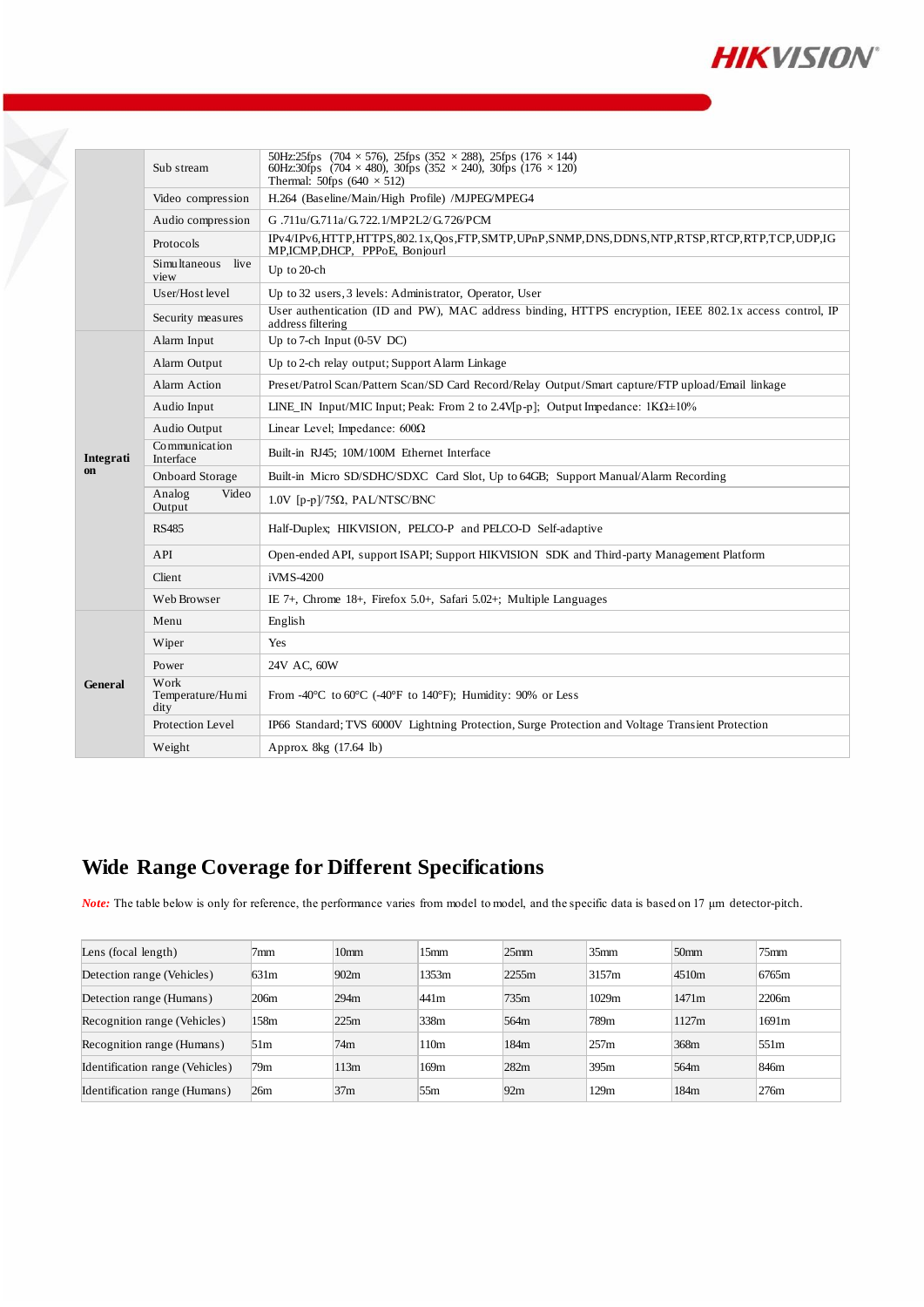

## **Smart functions Range Table**

*Note:* The table below is only for reference, the performance varies from model to model, and the specific data is based on 17 μm detector-pitch.

| Lens | VCA trigger distance         |                                | Temperature measurement |               |                   |                  | Fire detection |               |                   |                   |
|------|------------------------------|--------------------------------|-------------------------|---------------|-------------------|------------------|----------------|---------------|-------------------|-------------------|
|      | Human<br>$(1.8 \times 0.5m)$ | Vehicle<br>$(1.4 \times 4.0m)$ | $2\times 2m$            | $1 \times 1m$ | $0.5 \times 0.5m$ | $0.2\times 0.2m$ | $2\times 2m$   | $1 \times 1m$ | $0.5 \times 0.5m$ | $0.2 \times 0.2m$ |
| 25   | 250                          | 750                            | 585                     | 295           | 145               | 60               | 1470           | 735           | 365               | 145               |
| 35   | 350                          | 1050                           | 819                     | 413           | 203               | 84               | 2058           | 1029          | 511               | 203               |
| 50   | 500                          | 1500                           | 1170                    | 590           | 290               | 120              | 2940           | 1470          | 730               | 290               |
| 75   | 750                          | 2250                           | 1755                    | 885           | 435               | 180              | 4410           | 2205          | 1095              | 435               |
| 100  | 1000                         | 3000                           | 2340                    | 1180          | 580               | 240              | 5880           | 2940          | 1460              | 580               |
| 150  | 1050                         | 3150                           | 3510                    | 1770          | 870               | 360              | 8820           | 4410          | 2190              | 870               |
| 180  | 1260                         | 3780                           | 4212                    | 2124          | 1044              | 432              | 10584          | 5292          | 2628              | 1044              |

#### **Order Models**

DS-2TD4166-25; DS-2TD4166-50

### **Dimensions**